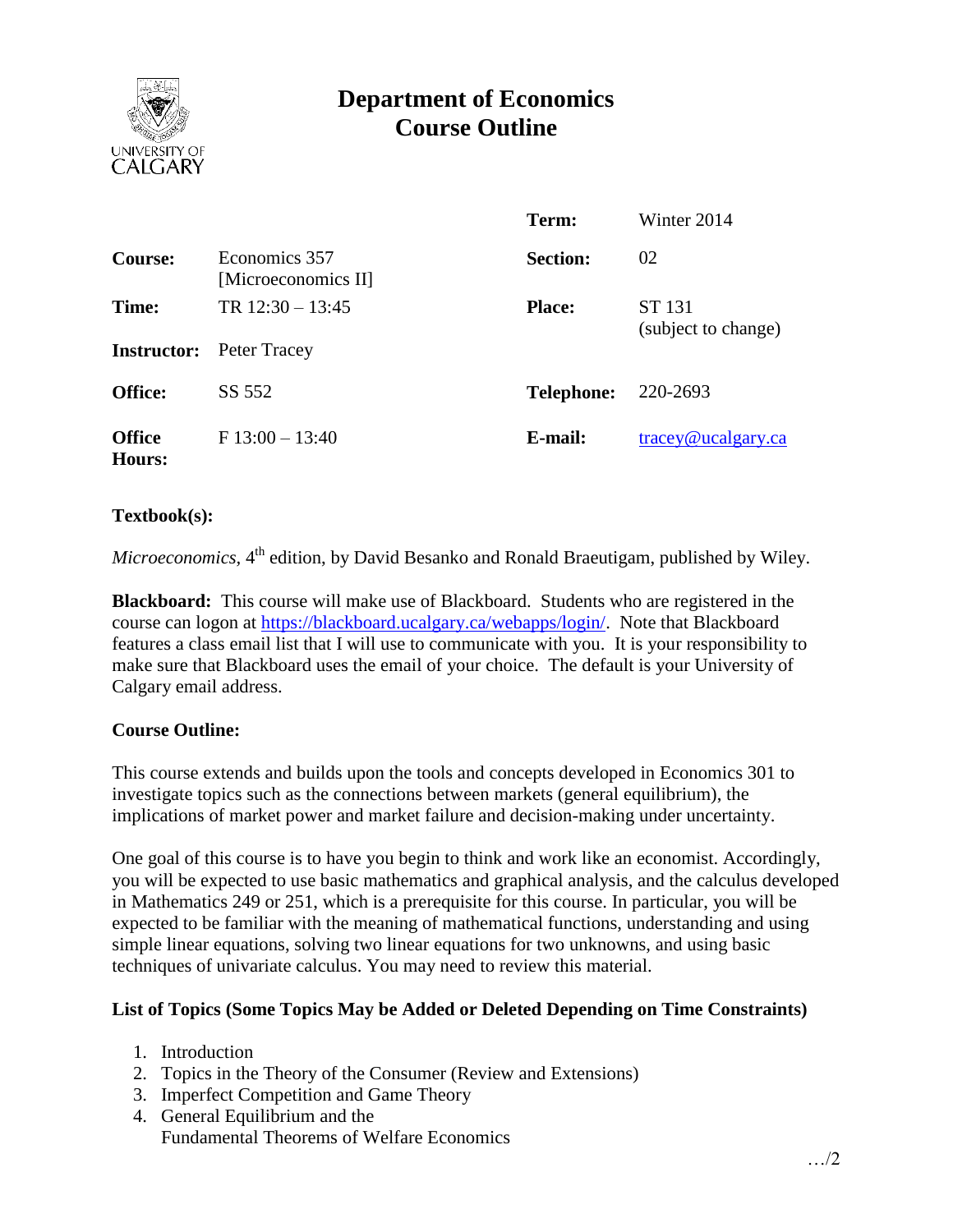- 5. Social Welfare and Economic Equity
- 6. Market Failure I: Market Power
- 7. Market Failure II: Externalities
- 8. Market Failure III: Public Goods
- 9. Market Failure IV: Asymmetric Information

**Tutorials:** When you registered for this course you were enrolled in a tutorial session. I may occasionally provide problems for you to consider and to discuss with your classmates and a teaching assistant during these tutorial sessions. The problems will not be graded but they will **offer you the opportunity to test your understanding of the material covered to that point in the** course. You will also have the opportunity to discuss with the TA the material we have discussed in class and which you may not yet fully grasp.

#### **Grade Determination and Final Examination Details:**

| 10% | Tuesday, February 11               |
|-----|------------------------------------|
| 30% | Thursday, February 27              |
| 10% | Tuesday, March 4                   |
| 10% | Tuesday, April 1                   |
| 40% | Date set by the Registrar's Office |
|     |                                    |

The two Assignments, the Midterm Test, and the Final Exam are marked on a numerical (percentage) basis and then converted to letter grades. The course grade is then calculated using the weights indicated above. As a guide to determining standing, these letter grade equivalences will generally apply:

| $A+ 96-100$   | <b>B</b> 77 - 81 |              | $C-61-65$  |
|---------------|------------------|--------------|------------|
| A $91-95$     | $B - 74 - 76$    | $D+$         | 56 - 60    |
| $A - 87 - 90$ | $C_{+}$ 70 - 73  | $D -$        | $50 - 55$  |
| $B+ 82 - 85$  | C $65 - 69$      | $\mathbf{F}$ | $0 - 49.9$ |

A passing grade on any particular component of the course is not required for a student to pass the course as a whole.

Assignments are due at the *beginning* of the lecture on the due date. Solutions to the assignments will be posted on the Blackboard site at that time. This means that late assignments cannot and will not be accepted. Do not slide assignments under my office door – they will not be marked. Do not email assignments to me – they will not be marked.

The Midterm Test will be held in the classroom during regular lecture hours. The Final Exam will be two (2) hours in length and will be scheduled by the Registrar's Office. There will be no multiple choice questions on the Midterm Test and the Final Exam. The use of a simple calculator during the test and the final exam will be allowed. Graphing calculators, cell phones, and computers are not permitted.

Assignments, the test, and the final exam are intended to be challenging (they are "*tests"* of your understanding of the material). You are encouraged to consult with your classmates when working on the assignments. The solutions you submit must, however, represent your own work. Taking credit for someone else's work is something for which I show zero tolerance.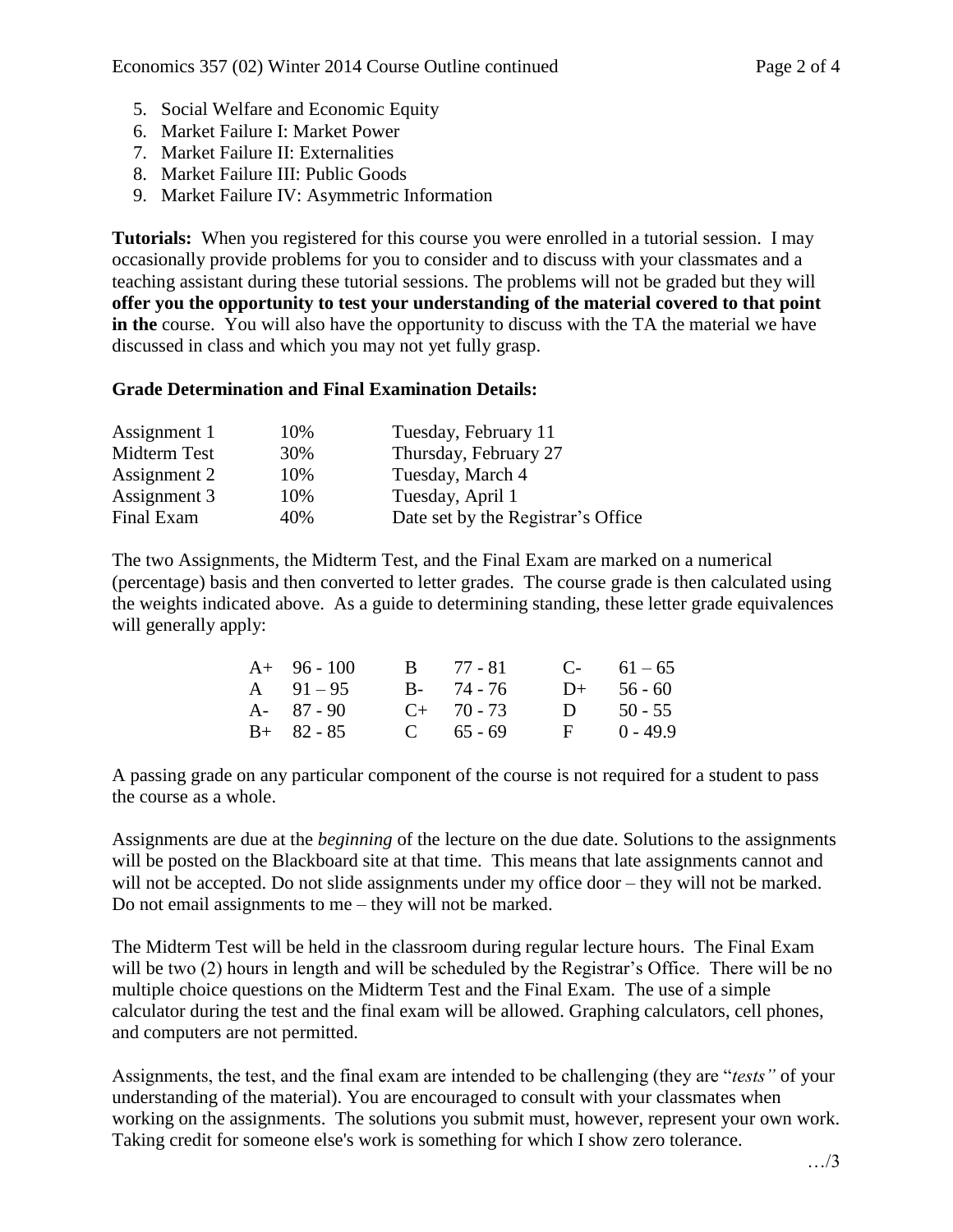## **Notes:**

- 1. Students should be aware that no "make-up" midterms will be given. Any student who finds it necessary to miss the midterm must notify the instructor in advance and produce a valid medical certificate or other required documentation in order to have the weighting adjusted. This adjustment will result in the final exam counting for 70% of the final grade and the assignments counting for 30% of the final grade.
- 2. Examinations will not be given prior to the scheduled date.
- 3. **Answers to the midterm test, the assignment and the final exam questions must make use of equations and diagrams wherever possible. Numerical questions require numerical answers.**
- 4. **Students will not be given extra time to complete tests and exams.**
- 5. Students should be aware of the academic regulations outlined in The University of Calgary Calendar.
- 6. **The use of cell phones for any purpose in class is prohibited. Computers may only be used for note-taking purposes.**
- 7. Students seeking reappraisal of a piece of graded term work should discuss their work with the instructor within 15 days of work being returned to class; however, the earliest that grades will be discussed will be two days after the return of an assignment or examination.
- 8 Students will be responsible for all material listed on the course outline, regardless of whether or not the material has been covered in class, unless the instructor notifies the class that the material will not be covered.
- 9. Please note that the following types of emails will receive no response: emails not addressed to anyone in particular; emails where the recipient's name is not spelled correctly; anonymous emails; emails which do not specify the course and section in which you are registered; and, emails involving questions that are specifically addressed on the course outline.
- 10. It is the student's responsibility to request academic accommodations. If you are a student with a documented disability who may require academic accommodation and have not registered with the Disability Resource Centre, please contact their office at 403-220-8237. Students who have not registered with the Disability Resource Centre are not eligible for formal academic accommodation. **You are also required to discuss your needs with your instructor no later than fifteen (14) days after the start of this course.**